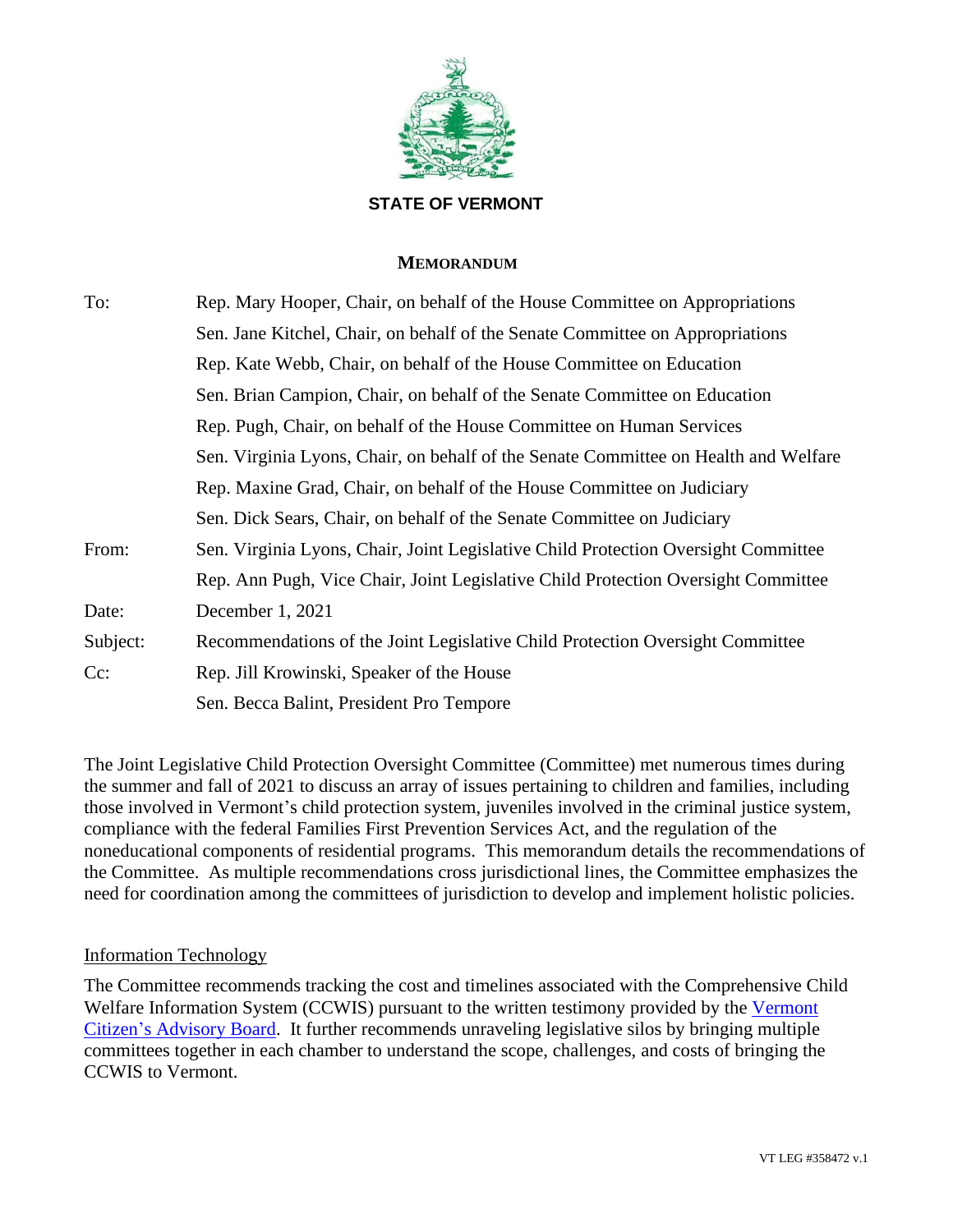# Noneducational Components of Residential Programs

It became clear to the Committee as it heard testimony relating to the State's oversight of Kurn Hattin that the regulation and oversight of the noneducational components of residential programs are not covered under current law. The Committee recommends that the committees of jurisdiction evaluate how the Agency of Education and Department for Children and Families might coordinate to improve oversight of noneducational components of residential programs or whether one point of responsibility would be most effective. Members of the Committee also suggest that the Office of the Child, Youth, and Family Advocate (proposed in [H.265\)](https://legislature.vermont.gov/Documents/2022/Docs/BILLS/H-0265/H-0265%20As%20Passed%20by%20the%20House%20Unofficial.pdf) might play a role in providing oversight where there is currently a gap. If the current regulatory void persists, there is no reason to believe that another Kurn Hattin could not happen.

In relation to the regulation and oversight of noneducational components of residential programs, the Committee further recommends that the committees of jurisdiction review methods for improving and updating Vermont's existing mandatory reporting statute.

## Families First Prevention Services Act

The Committee heard a great deal of testimony from the Department for Children and Families about the [plan](https://legislature.vermont.gov/Documents/2022/WorkGroups/Child%20Protection%20Oversight/Reports%20and%20Resources/W~Dept%20of%20Children%20and%20Familiy%20Services~Vermont) it developed pursuant to the federal Families First Prevention Services Act. The Committee recommends that committees of jurisdiction request regular updates from the Department describing its progress implementing Vermont's plan.

## Child Placement

The Committee recommends that the committees of jurisdiction review the University of Vermont's report entitled ["Drivers of Child Custody in Vermont.](https://legislature.vermont.gov/Documents/2022/WorkGroups/Child%20Protection%20Oversight/Custody%20Issues/W~Jessica%20Strolin-Goltzman~Drivers%20of%20Custody-Final%20Report~10-29-2021.pdf)" In particular, the committees of jurisdiction should consider the geographic distribution data regarding where children are most likely to be removed from home as well as whether placements are made to State custody or kinship care.

## Covered Bridge Juvenile Detention Facility

The Commissioner for Children and Families testified that the town of Newbury's Development Review Board denied a permit filed by the State and Becket Family of Services for the Covered Bridge Juvenile Detention Facility. The Committee recommends that the committees of jurisdiction take testimony from the Department to better understand the back-up plan if a permit cannot be obtained. Committees of jurisdiction are further encouraged to understand where and how the youth who would have previously been treated at the Woodside Juvenile Facility are being housed and treated. The Committee recommends that the committees of jurisdiction continue to focus on providing appropriate treatments to youth in need of services who have not been involved in the judicial system.

## Traveling Staff

At the Committee's final meeting, the Commissioner for Children and Families mentioned that traveling staff were used by some programs to manage the pressures of an ongoing workforce crisis. Committees